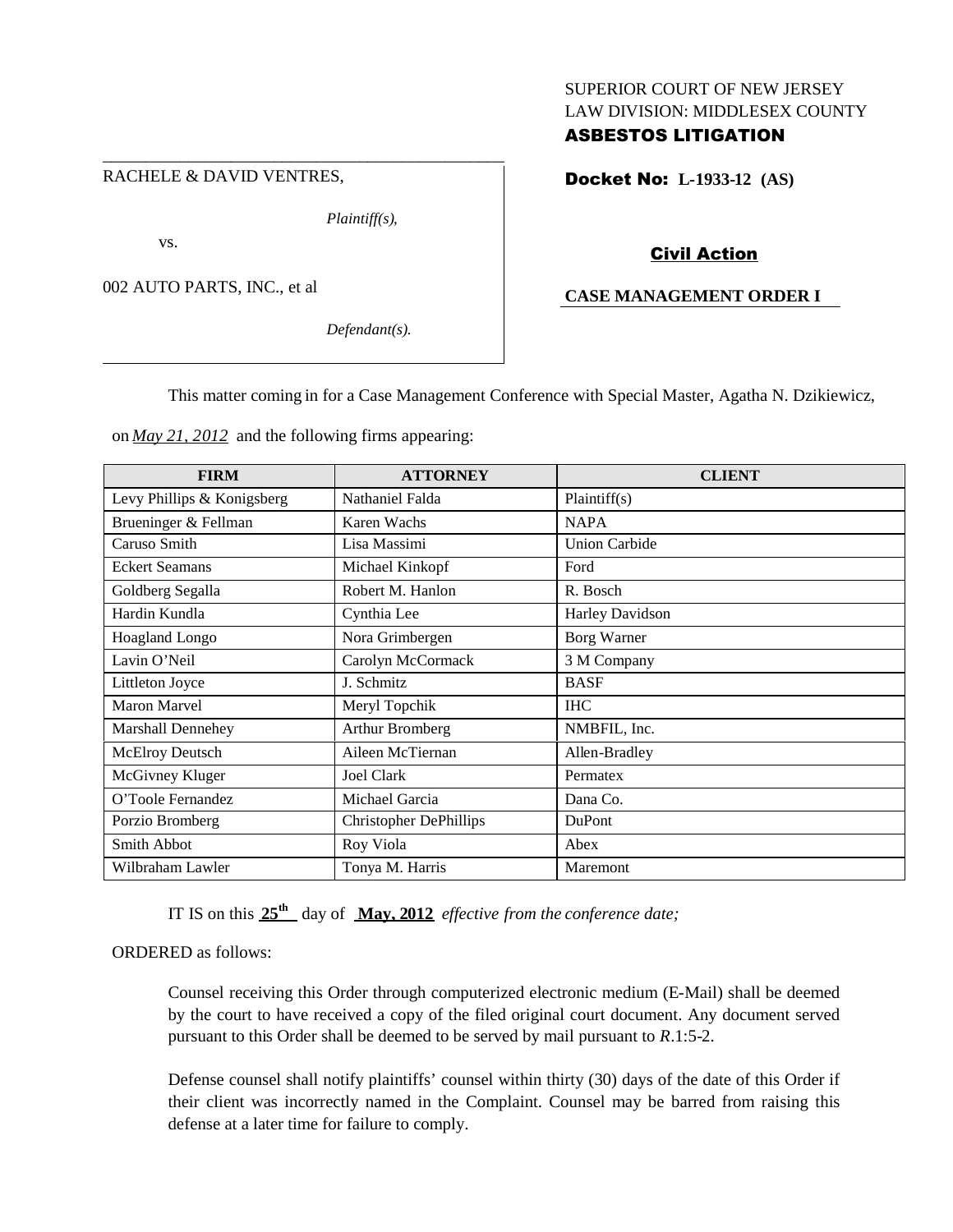# **DISCOVERY**

| June 8, 2012    | Defendants shall serve answers to standard interrogatories by this date.                                                                                                                                    |
|-----------------|-------------------------------------------------------------------------------------------------------------------------------------------------------------------------------------------------------------|
| June 15, 2012   | Plaintiff shall propound supplemental interrogatories and document requests by<br>this date.                                                                                                                |
| July 13, 2012   | Defendants shall serve answers to supplemental interrogatories and document<br>requests by this date.                                                                                                       |
| June 15, 2012   | Defendants shall propound supplemental interrogatories and document requests<br>by this date.                                                                                                               |
| July 13, 2012   | Plaintiff shall serve answers to supplemental interrogatories and document<br>requests by this date.                                                                                                        |
| August 31, 2012 | Fact discovery, including depositions, shall be completed by this date. Plaintiff's<br>counsel shall contact the Special Master within one week of this deadline if all<br>fact discovery is not completed. |
| August 31, 2012 | Depositions of corporate representatives shall be completed by this date.                                                                                                                                   |

## **EARLY SETTLEMENT**

September 7, 2012 Settlement demands shall be served on all counsel and the Special Master by this date.

## **SUMMARY JUDGMENT MOTION PRACTICE**

- September 14, 2012 Summary judgment motions limited to product identification issues shall be filed no later than this date.
- October 12, 2012 Last return date for product identification summary judgment motions.

## **OTHER MOTIONS**

- September 28, 2012 Filing date.
- October 26, 2012 Return date.

## **MEDICAL DEFENSE**

- June 15, 2012 Any defendant wishing to present a medical defense shall advise all counsel of its intention by entering a Notice of Appearance of Defense Medical Counsel by this date. Any defendant who does not file such an appearance by this date may be foreclosed from asserting a medical defense. July 31, 2012 Plaintiff shall serve additional medical expert reports by this date.
- July 31, 2012 Plaintiff is to arrange for the transfer of pathology specimens and x-rays, if any, by this date.

 $\_$  ,  $\_$  ,  $\_$  ,  $\_$  ,  $\_$  ,  $\_$  ,  $\_$  ,  $\_$  ,  $\_$  ,  $\_$  ,  $\_$  ,  $\_$  ,  $\_$  ,  $\_$  ,  $\_$  ,  $\_$  ,  $\_$  ,  $\_$  ,  $\_$  ,  $\_$  ,  $\_$  ,  $\_$  ,  $\_$  ,  $\_$  ,  $\_$  ,  $\_$  ,  $\_$  ,  $\_$  ,  $\_$  ,  $\_$  ,  $\_$  ,  $\_$  ,  $\_$  ,  $\_$  ,  $\_$  ,  $\_$  ,  $\_$  ,